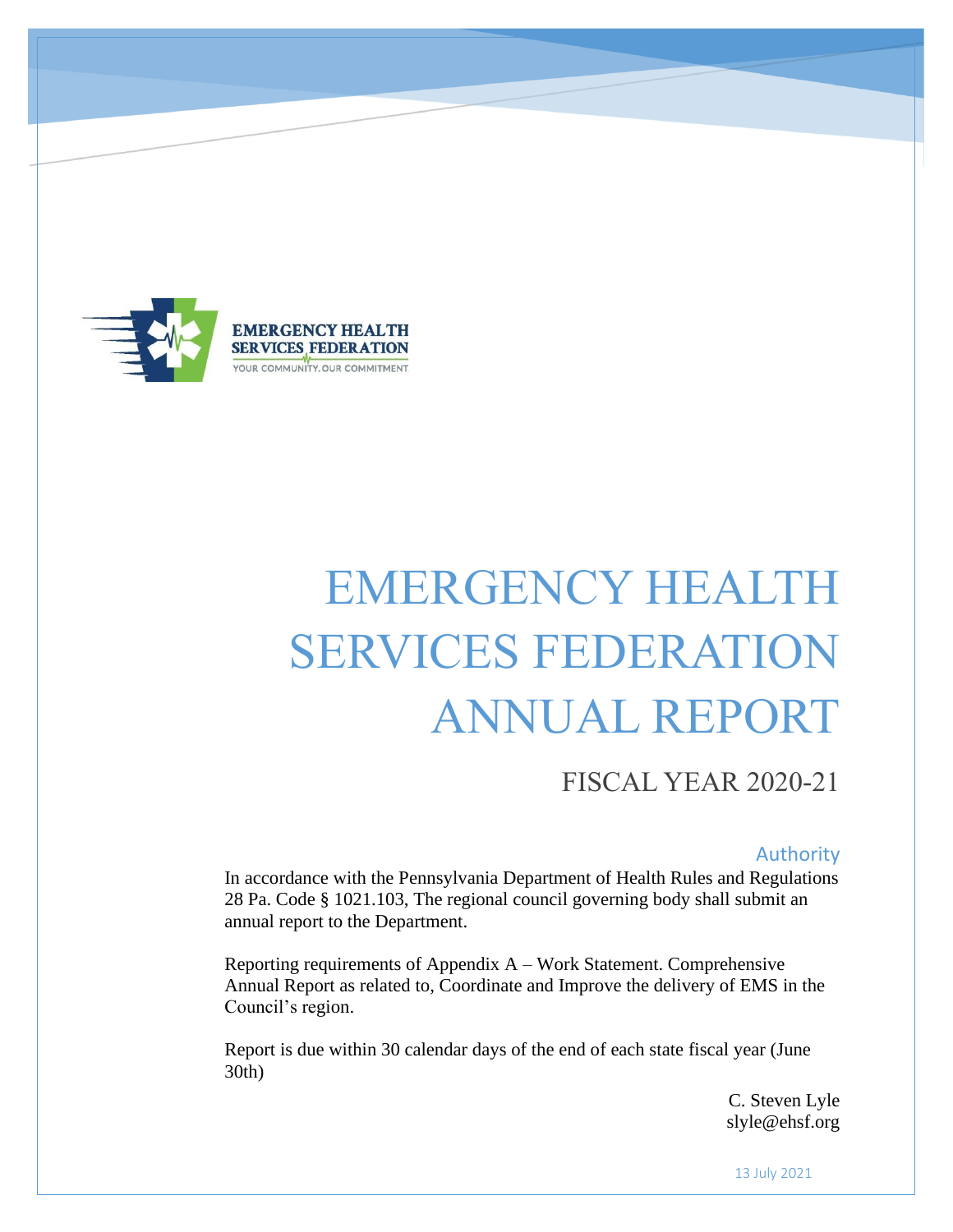# **TABLE OF CONTENTS**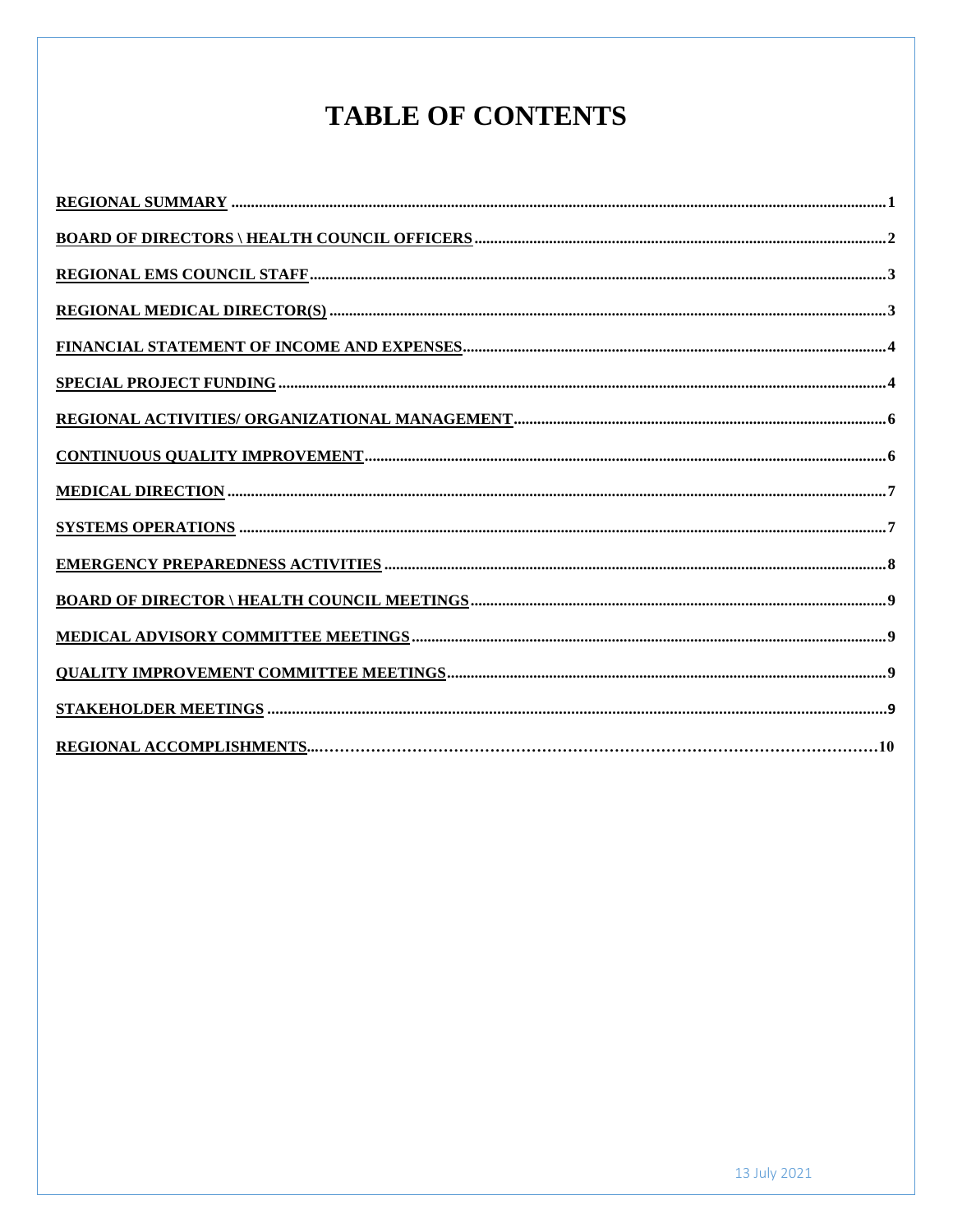# **REGIONAL SUMMARY:**

<span id="page-2-0"></span>Emergency Health Services Federation, Inc. is incorporated as Non-Profit Corporation by the PA Department of State since March 29, 1973. Our assigned area of responsibility is considered Southcentral PA and includes:

| <b>COUNTY</b> | Population (2019 est) |
|---------------|-----------------------|
| <b>Adams</b>  | 102,811               |
| Cumberland    | 251,423               |
| Dauphin       | 277,097               |
| Franklin      | 154,835               |
| Lancaster     | 543,557               |
| Lebanon       | 141,314               |
| Perry         | 46,139                |
| York          | 448,273               |
|               |                       |

[\(http://worldpopulationreview.com/us-counties/pa/\)](http://worldpopulationreview.com/us-counties/pa/)

The Southcentral Pennsylvania region is diverse in that a large portion of the geography is rural but also contains pockets of urban areas including York, Lancaster, and Harrisburg. Divided by the Susquehanna River, running north and south, and the Pennsylvania turnpike, east and west, the region is bordered on the south by Maryland. Also located in this region are the State Government office buildings, Hershey park, two nuclear power plants, and several military installations.

Our organization is driven by vast stakeholder input from EMS providers, county EMS councils, and 268 volunteers serving on our numerous committees, which provide system recommendations to our Board of Directors.

Our Board of Directors include a retired health system director, physicians, attorneys, county public safety answering point manager, nurse manager, volunteer basic life support provider, advanced life support chief, chief operating officer of a federally qualified health center, and a county emergency management agency director resulting in consistent, professional leadership.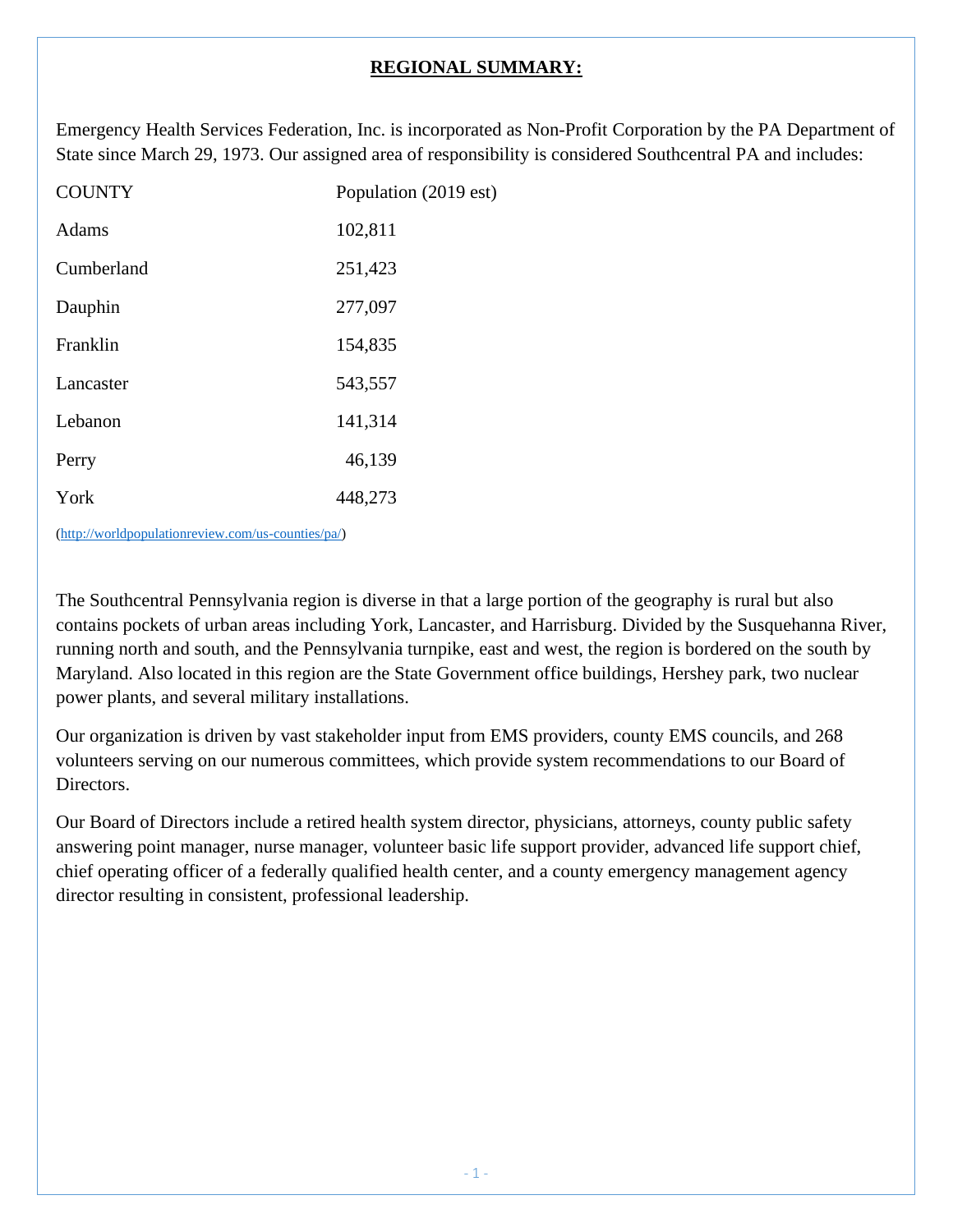## **Board of Directors \ Health Council Officers**

<span id="page-3-0"></span>

| President: | Maureen D. Gallo                      |
|------------|---------------------------------------|
|            | Vice President: Robert G. Shipp III   |
| Treasurer: | Timothy W. Baldwin                    |
| Secretary: | William Little                        |
|            | (Please list all other members below) |

## **NAME NAME**

| $\mathbf{1}$   | Salvatore N. Alfano, MD, FACEP | 19 |
|----------------|--------------------------------|----|
| $\overline{2}$ | Warren P. Bladen               | 20 |
| 3              | John R. Logan                  | 21 |
| 4              | Steven L. Poffenberger         | 22 |
| 5              | Steven K. Schirk, MD, FACEP    | 23 |
| 6              |                                | 24 |
| 7              |                                | 25 |
| 8              |                                | 26 |
| 9              |                                | 27 |
| 10             |                                | 28 |
| 11             |                                | 29 |
| 12             |                                | 30 |
| 13             |                                | 31 |
| 14             |                                | 32 |
| 15             |                                | 33 |
| 16             |                                | 34 |
| 17             |                                | 35 |
| 18             |                                | 36 |
|                |                                |    |

| <b>NAME</b> |
|-------------|
|             |
|             |
|             |
|             |
|             |
|             |
|             |
|             |
|             |
|             |
|             |
|             |
|             |
|             |
|             |
|             |
|             |
|             |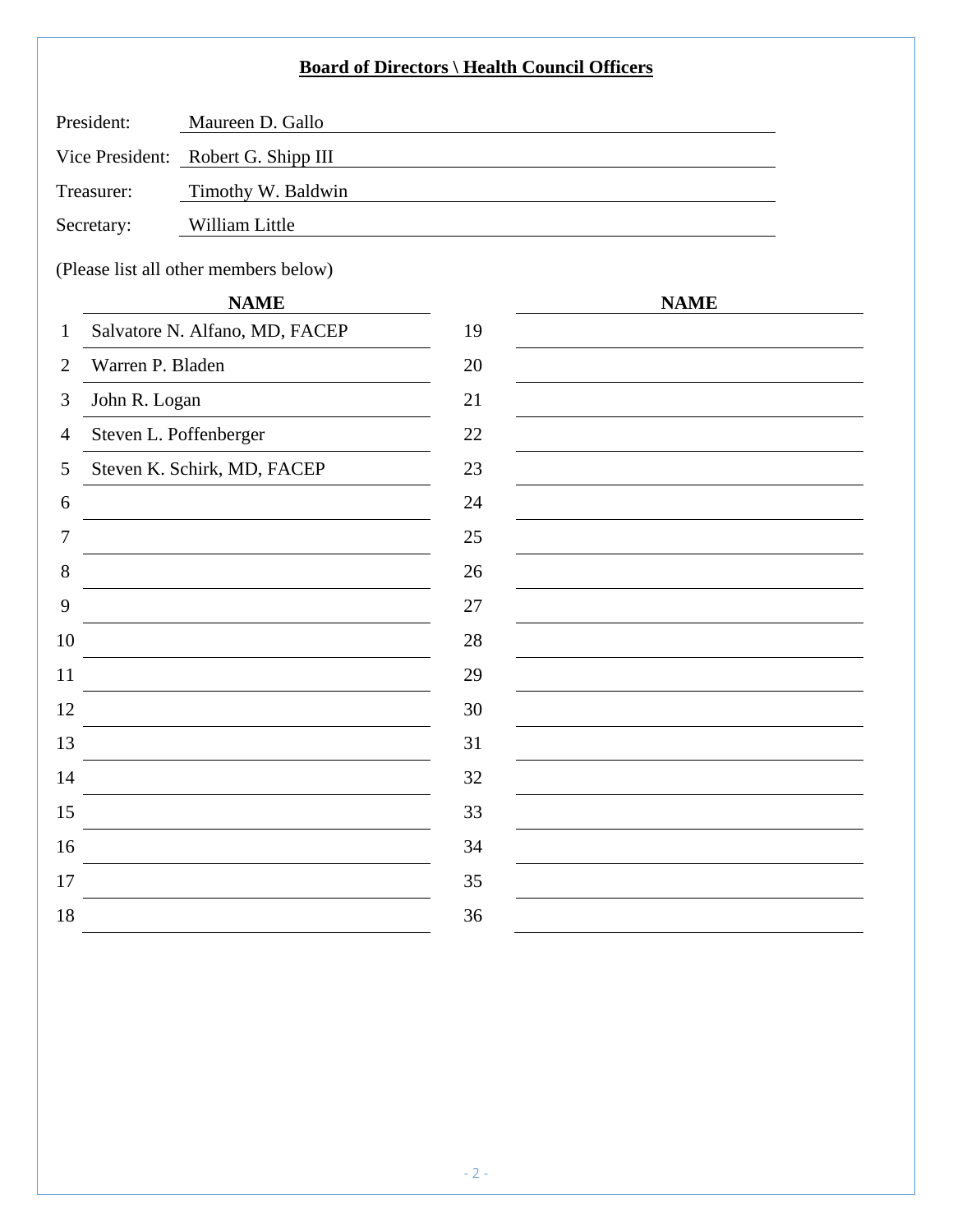# **Regional EMS Council Staff:**

Executive Director C. Steven Lyle

<span id="page-4-0"></span>

| <b>STAFF POSITION</b>                     | <b>NAME</b>             |
|-------------------------------------------|-------------------------|
| Director of Administrative Services       | Catherine M. Spangler   |
| <b>Director of System Operations</b>      | Megan A. Ruby           |
| <b>Emergency Preparedness Coordinator</b> | Lester L. Hawthorne III |
| <b>System Specialist</b>                  | Janet L. Bradley        |
| <b>Operations Coordinator</b>             | Matthew T. Kratz        |
| <b>Education Specialist</b>               | Robert E. Walker        |
| Program Coordinator                       | Samantha N. Keller      |
| Program Coordinator                       | Ian M. Donat            |
|                                           |                         |
|                                           |                         |
|                                           |                         |
|                                           |                         |
|                                           |                         |
|                                           |                         |
|                                           |                         |
|                                           |                         |
|                                           |                         |
|                                           |                         |
|                                           |                         |
|                                           |                         |
|                                           |                         |

**Regional Medical Director(s)**

<span id="page-4-1"></span>Michael J. Reihart, DO, FACEP, FAEMS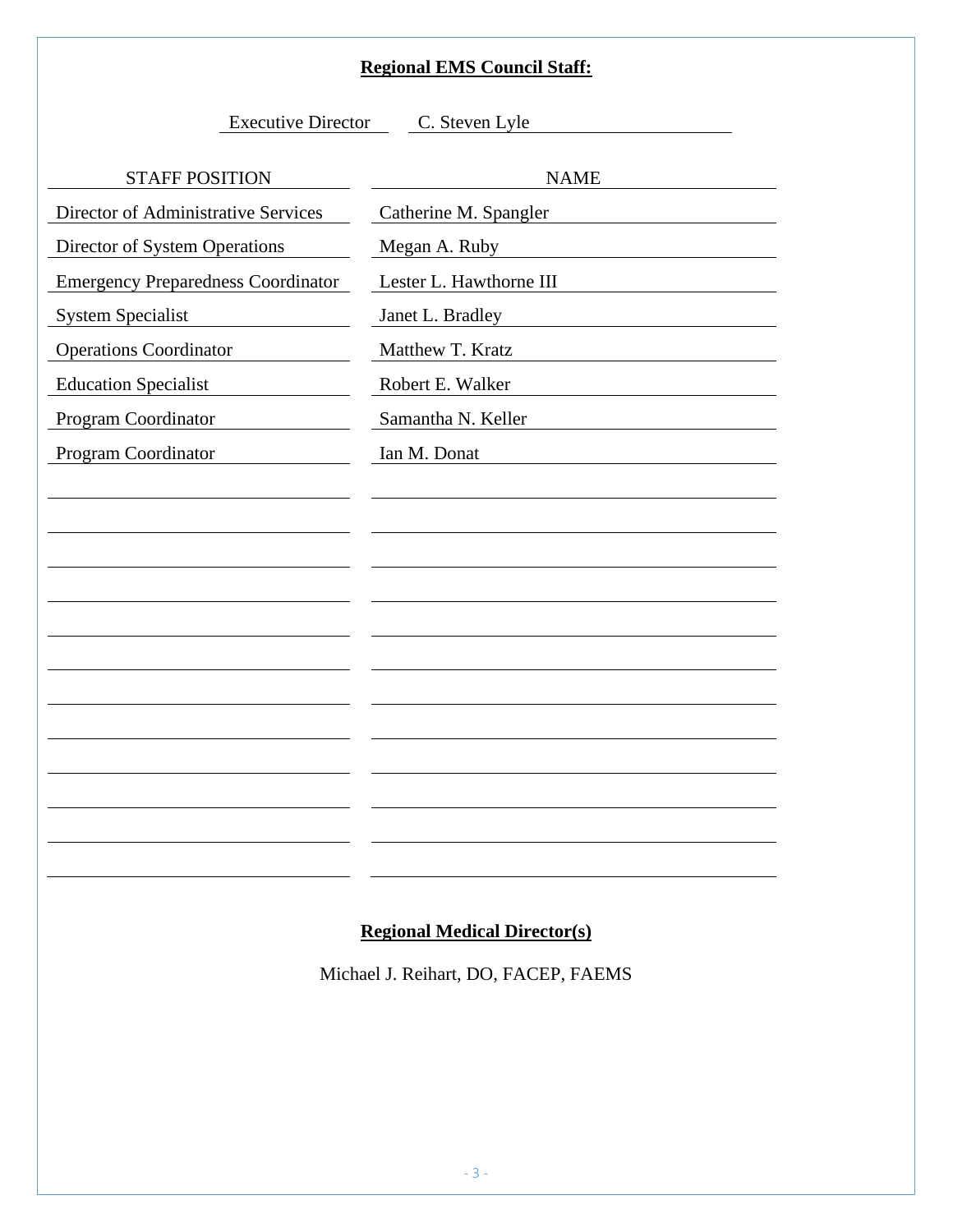#### <span id="page-5-0"></span> **Financial Statement of income and expenses:**

|                               | <b>Final Budget</b> | <b>Expended</b> |
|-------------------------------|---------------------|-----------------|
| <b>Personnel Services</b>     | \$911,658.40        | \$854,931.69    |
| <b>Consultant Services</b>    | \$15,000.00         | \$15,000.00     |
| <b>Subcontracted Services</b> | \$58,000.00         | \$49,000.00     |
| <b>Patient Services</b>       | \$0.00              | \$0.00          |
| Equipment                     | \$45,000.00         | \$42,051.00     |
| <b>Supplies</b>               | \$416,600.00        | \$404,303.88    |
| Travel                        | \$2,100.00          | \$1,839.96      |
| <b>Other Costs</b>            | \$280,357.60        | \$336,006.20    |
| <b>TOTALS</b>                 | \$1,728,716.00      | \$1,703,132.73  |

**NOTE:** *THE AMOUNTS SHOWN ABOVE ARE PRELIMINARY END OF YEAR TOTALS AND NOT FINAL AUDIT AMOUNT*

#### <span id="page-5-1"></span> **Special Project Funding:**

Projects as determined by the Department to be appropriate and necessary for the implementation of a comprehensive statewide EMS system. The amounts listed below are included in the categorical totals shown above.

|                                           | Amount:      |
|-------------------------------------------|--------------|
| <b>Emergency Preparedness Coordinator</b> | \$105,000.00 |

*Project Narrative*:

Includes Salary, Fringe Benefits, and Vehicle Maintenance for Prime Movers

| <b>Designated Infection Control Officer Courses</b> | Amount.     |
|-----------------------------------------------------|-------------|
|                                                     | \$58,000.00 |
| $\sim$ $\sim$ $\sim$ $\sim$ $\sim$ $\sim$ $\sim$    |             |

*Project Narrative*:

In accordance with Section (I.)(I.)(7.) ("TASKS") of Appendix A, the Grantee, through subcontract services shall provide expanded services to offer designated infection control officer courses. This task shall be completed by June 30, 2021.

| <b>AeroClave Disinfectant Unit</b>                                                     | Amount:<br>\$45,000.00 |
|----------------------------------------------------------------------------------------|------------------------|
| In accordance with Section $(L)(L)(2.(b.))$ ("TASKS") of Appendix A, the Grantee shall |                        |

provide expanded services to procure disinfectant units for use during infectious disease response. This task shall be completed by June 30, 2021.

| <b>Positive Air Powered Respirators-Respirator Hoods-Tyvek Garments</b>                | Amount:<br>\$397,000.00 |
|----------------------------------------------------------------------------------------|-------------------------|
| In accordance with Section $(L)(L)(2.)(b.)$ ("TASKS") of Appendix A, the Grantee shall |                         |
| provide expanded services to procure personal protective equipment for use during      |                         |
| infectious disease response. This task shall be completed by June 30, 2021.            |                         |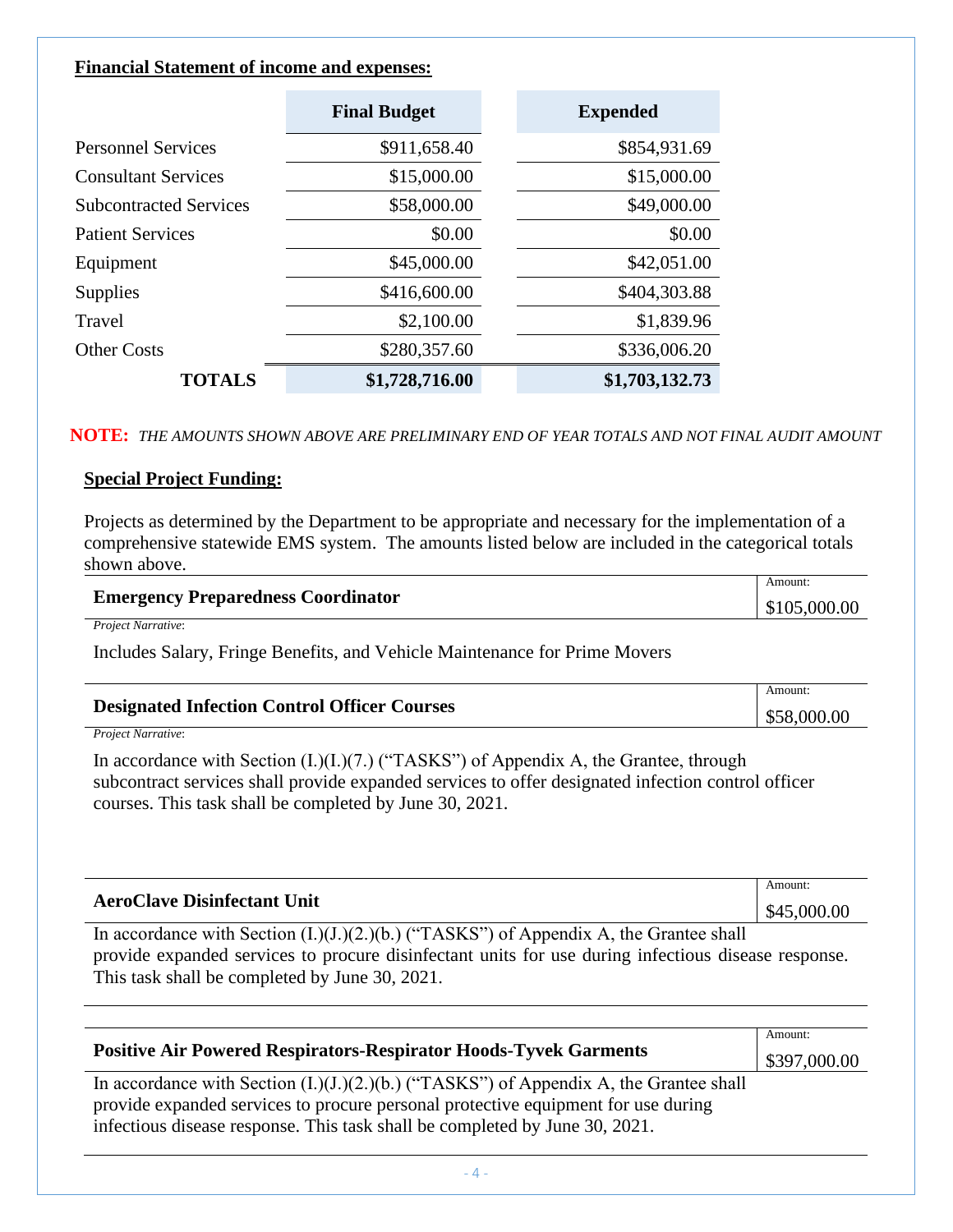# <span id="page-6-0"></span> **Regional Activities/ Organizational Management**

| Date of the current Comprehensive Regional EMS System Plan          | Date<br>2021-03 |
|---------------------------------------------------------------------|-----------------|
| Number of Board of Director Meetings \ Health Council meetings      | 9               |
| <b>Public Education Stop-the-Bleed Events</b>                       |                 |
| <b>Public Education CPR Events</b>                                  | $\theta$        |
| Number of Legislative Inquiries or Contacts                         | 42              |
| Technical Assistance Request (local entities and elected officials) | Appendix A      |

*Regional Activities/ Organizational Management Project Narrative*:

The EHSF continues to coordinate the regional ePCR initiative with ESO Solutions. Every EMS agency in the region is welcome to use the ePCR system through ESO. Currently, 86% of the transporting agencies in the region use ESO.

The EHSF continues to coordinate an initiative to provide hospitals incoming patient alerts using new technology. Once hospital went live within this fiscal year, and we are currently working on workflow with four additional hospitals.

The EHSF continues to meet with its mental health working group to focus on enhancing the quality of care of mental health patients and EMS provider mental health.

The EHSF continues to meet with its IALS working group to strategize the best deployment of IALS assets throughout the region.

# <span id="page-6-1"></span> **Continuous Quality Improvement**

|                                                                       | Ouantity            |
|-----------------------------------------------------------------------|---------------------|
| Number of Clinical Cases Reviewed by Regional QI Committee            | (trending)<br>only) |
| Accidents Involving Ambulances / EMS Personnel Reported in the Region |                     |
| Number of Times the Regional QI Committee Met                         | 4                   |

*Continuous Quality Improvement Narrative*:

The EHSF facilitated quality improvements efforts through the Regional Quality Improvement Committee. The Committee reviewed data regarding stroke, STEMI, and opioid overdoses.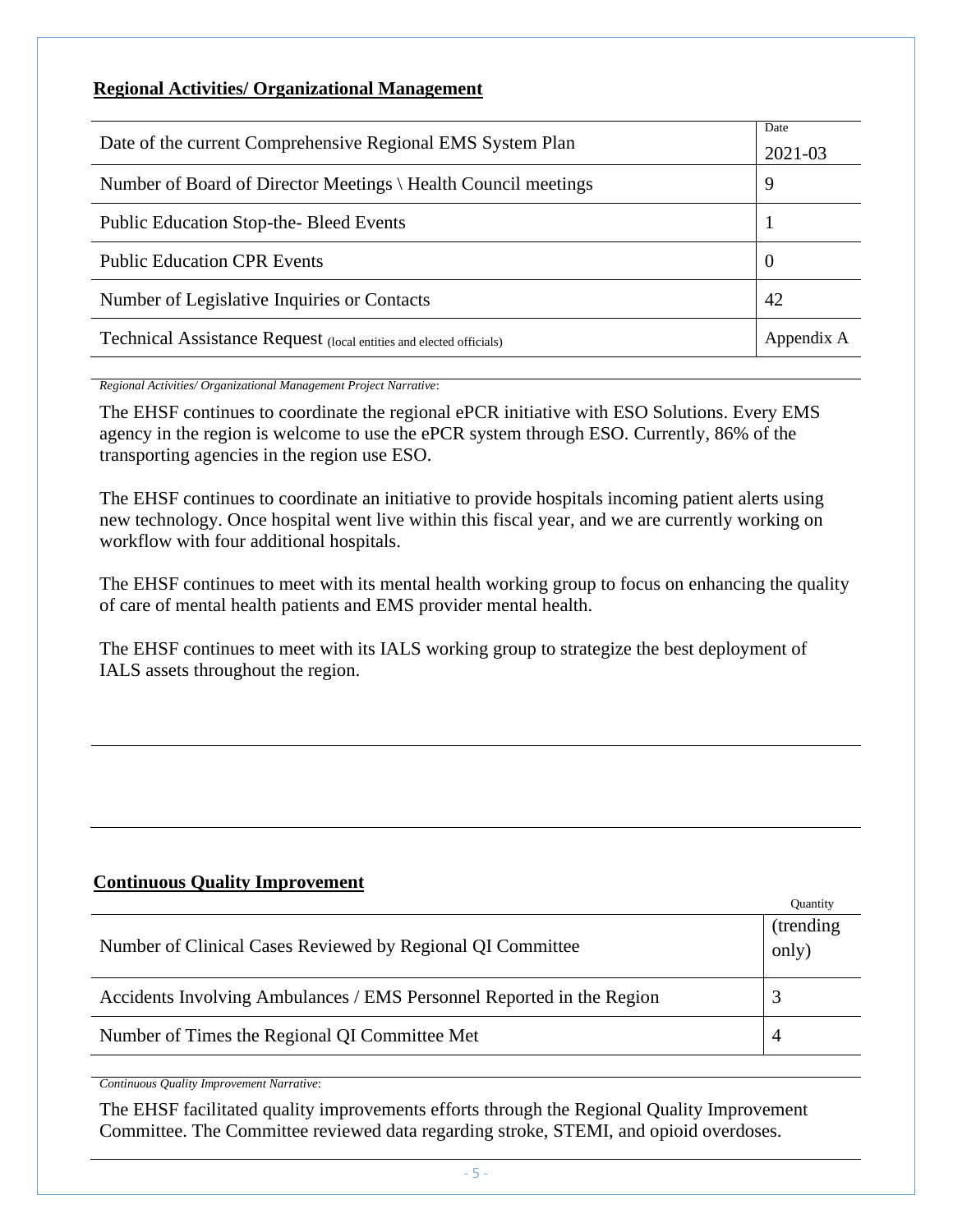# <span id="page-7-0"></span> **Medical Direction**

| <b>Regional Medical Advisory Committee meetings</b><br>$\overline{4}$<br><b>Accredited Level I Trauma Centers</b><br>$\overline{2}$<br><b>Accredited Level II Trauma Centers</b><br>2<br><b>Accredited Level III Trauma Centers</b><br>$\theta$<br>$\boldsymbol{0}$<br><b>Accredited Level IV Trauma Centers</b><br>14<br><b>Accredited primary Stroke Centers</b> |                                     | Quantity |  |
|--------------------------------------------------------------------------------------------------------------------------------------------------------------------------------------------------------------------------------------------------------------------------------------------------------------------------------------------------------------------|-------------------------------------|----------|--|
|                                                                                                                                                                                                                                                                                                                                                                    |                                     |          |  |
|                                                                                                                                                                                                                                                                                                                                                                    |                                     |          |  |
|                                                                                                                                                                                                                                                                                                                                                                    |                                     |          |  |
|                                                                                                                                                                                                                                                                                                                                                                    |                                     |          |  |
|                                                                                                                                                                                                                                                                                                                                                                    |                                     |          |  |
|                                                                                                                                                                                                                                                                                                                                                                    |                                     |          |  |
|                                                                                                                                                                                                                                                                                                                                                                    | <b>Comprehensive Stroke Centers</b> | 2        |  |
| <b>Thrombectomy Capable Stroke Centers</b><br>$\theta$                                                                                                                                                                                                                                                                                                             |                                     |          |  |
| $\theta$<br><b>Acute Stroke-Ready Hospitals</b>                                                                                                                                                                                                                                                                                                                    |                                     |          |  |
|                                                                                                                                                                                                                                                                                                                                                                    |                                     |          |  |

*Medical Direction Narrative*:

The EHSF Regional Medical Director continued to provide medical oversight for the eight public safety answer points, which each utilize Emergency Medical Dispatching.

# <span id="page-7-1"></span> **Systems Operations**

|                                                            | Quantity         |
|------------------------------------------------------------|------------------|
| Spot inspections conducted – EMS Agencies                  | 1                |
| Spot inspections conducted – EMS Vehicles                  |                  |
| Spot inspections conducted – Continuing Education Sponsors | $\boldsymbol{0}$ |
| Spot inspections conducted – Education Institutes          | $\boldsymbol{0}$ |
| Spot inspections conducted – Medical Command Facilities    | $\Omega$         |
| Number of Safety Inspections Conducted                     | $\overline{0}$   |
| Number of Vehicles Inspected During Safety Inspection      | $\boldsymbol{0}$ |
| Photo & Signatures Added to Certification Cards            | unknown          |
| <b>BLS Psychomotor Examinations Conducted</b>              | 8                |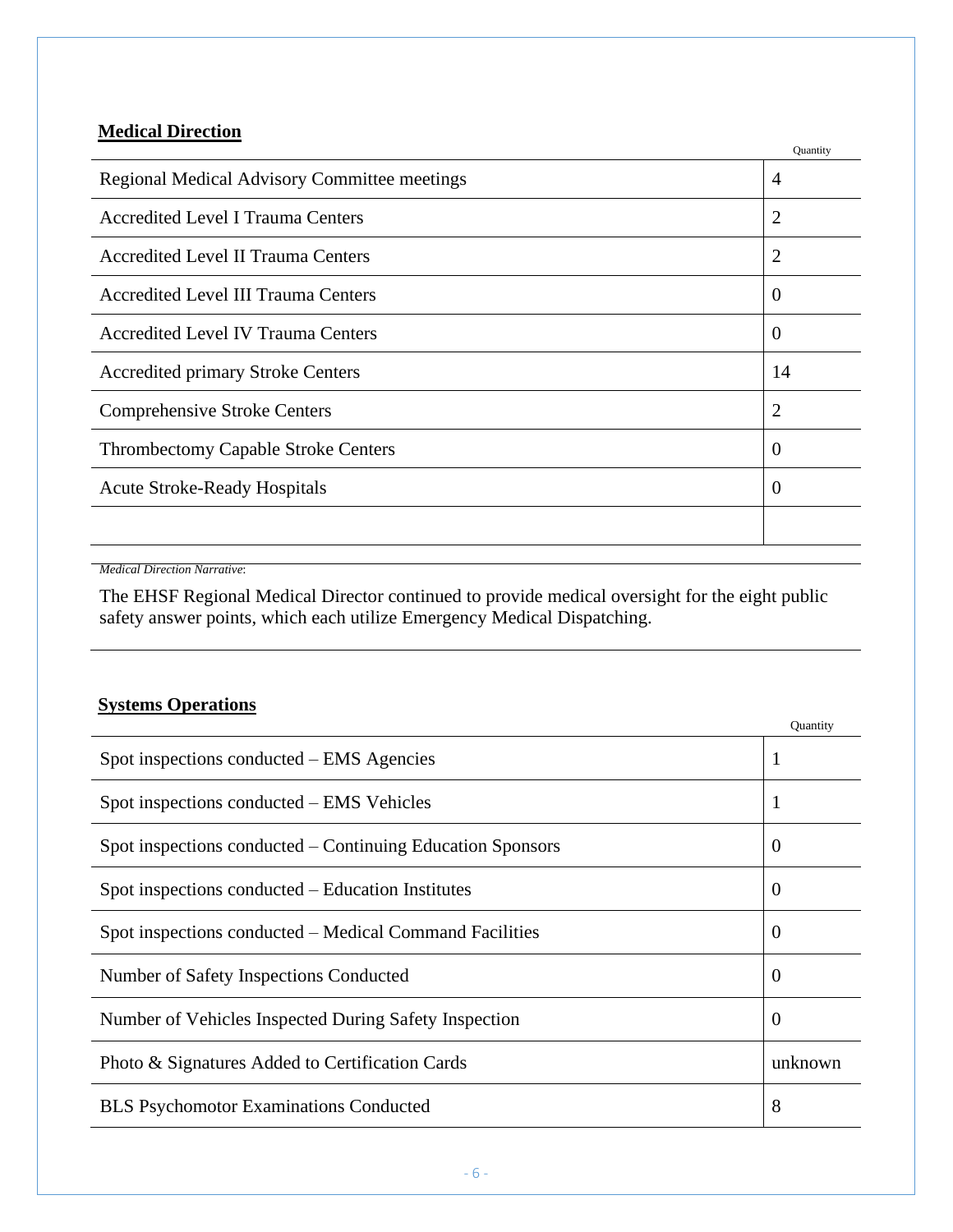| Number of BLS Psychomotor Exam Candidates Tested.          |          |  |
|------------------------------------------------------------|----------|--|
| ALS Psychomotor Examinations Conducted                     |          |  |
| Number of ALS Psychomotor Exam Candidates Tested           | $\theta$ |  |
| <b>Certification Class Visits Conducted</b>                |          |  |
| Number of EMS Agency Re-Inspections Conducted              | 40       |  |
| Number of Authorized Inquiry Reports Filed with the Bureau |          |  |
|                                                            |          |  |

*Systems Operations Narrative*:

Developed psychomotor contingency plan for testing of non-DOH certification program candidates (i.e. EMR challenge and PHRN).

### <span id="page-8-0"></span> **Emergency Preparedness Activities**

|                                                                               | Ouantity       |
|-------------------------------------------------------------------------------|----------------|
| Coalition / Task Force Meetings Attended (only EMSOF funded staff attendance) | 51             |
| Tabletop Exercises Attended / Conducted                                       | -1             |
| Full Scale / Functional Exercises Attended / Conducted                        | 4              |
| <b>Special Event Plans Submitted</b>                                          | $\overline{0}$ |
| Responses / Deployments                                                       | 10             |
| <b>Strike Team Agencies</b>                                                   | 14             |

Emergency Preparedness Narrative:

Deployed AeroClave devices and other devices across the state Deployed ventilators Deployed PPE to EMS, Hospitals and Nursing Homes Distributed PAPRs and Kappler Suits to the EMS Councils ant to the Highly Infectious Disease Transport Teams Three personnel to Temple University, Philadelphia for an Alternate Care Site (ACS) demobilization (Gannon, Alsted, and Hawthorne) August 2020 Supported a search and rescue mission (Cub Cadet and radio cache) Supported vaccination sites as necessary (staff, red trailer and Cub Cadet) Supported large scale events (radio cache) Supported Adams County EOC during July 4, 2020 events Assisted PEMA with the SEVAN Satellite EMS Assessment Assisted with the P25 radio projects (portable, mobile, and Pelican case mounted systems)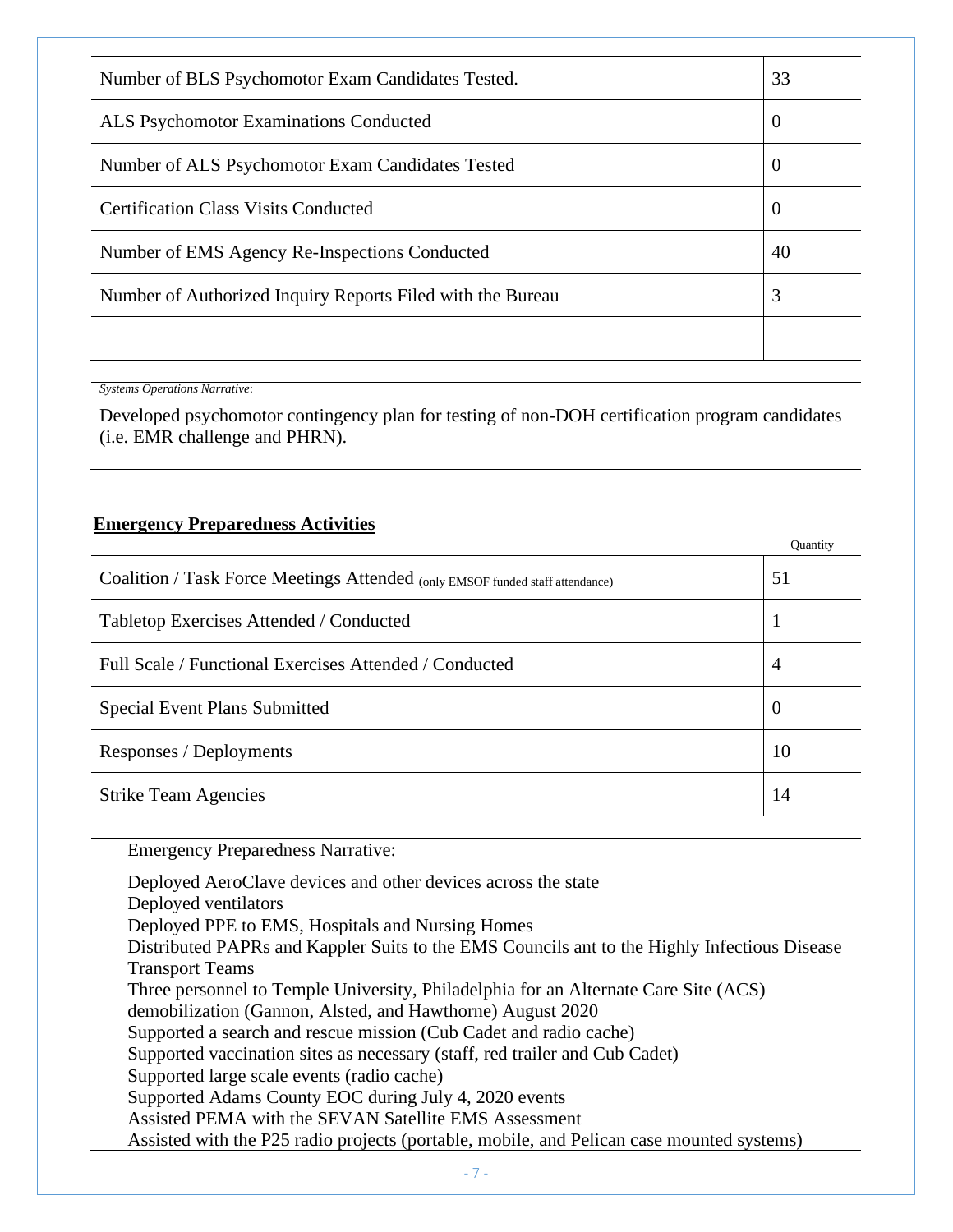Maintained a level of situational awareness and briefed DOH leadership as well as EHSF leadership as necessary.

Nominated Emergency Management and Response-Information Sharing and Analysis Center (EMR-ISAC) / Homeland Security Information Network (HSIN) users Added Knowledge Center / Corvena users

Provided virtual introductions and networking opportunities as possible.

# <span id="page-9-0"></span>**Board of Director \ Health Council Meetings**

| DATE:      | <b>TIME</b> | <b>LOCATION</b>  |
|------------|-------------|------------------|
| 08/19/2020 | 1830        | Virtual – Zoom   |
| 11/18/2020 | 1830        | Virtual – Zoom   |
| 02/17/2021 | 1830        | Virtual – Zoom   |
| 04/21/2021 | 1830        | Virtual – Zoom   |
| 05/12/2021 | 1830        | Virtual – $Zoom$ |

# <span id="page-9-1"></span>**Medical Advisory Committee Meeting**

| DATE:      | <b>TIME</b> | <b>LOCATION</b>          |
|------------|-------------|--------------------------|
| 09/10/2020 | 0930        | Virtual – $GoTo Meeting$ |
| 11/04/2020 | 0930        | Virtual – $GoTo Meeting$ |
| 02/04/2021 | 0930        | Virtual – $GoToMecting$  |
| 05/06/2021 | 0930        | Virtual – $GoTo Meeting$ |

# <span id="page-9-2"></span>**Quality Improvement Committee Meeting**

| DATE:      | <b>TIME</b> | <b>LOCATION</b>          |
|------------|-------------|--------------------------|
| 07/23/2020 | .000        | Virtual – $GoTo Meeting$ |
| 10/22/2020 | 1000        | Virtual – $GoTo Meeting$ |
| 01/28/2021 | 1000        | Virtual – $GoTo Meeting$ |
| 04/22/2021 | 1000        | $Virtual - GoTo Meeting$ |

## **Prehospital Operations Committee**

| DATE:      | <b>TIME</b> | <b>LOCATION</b>       |
|------------|-------------|-----------------------|
| 09/17/2020 | 1000        | Virtual – GoToMeeting |
| 11/12/2020 | 1000        | Virtual – GoToMeeting |
| 01/14/2021 | 1000        | Virtual – GoToMeeting |
| 03/11/2021 | 1000        | Virtual – GoToMeeting |
| 05/13/2021 | 1000        | Virtual – GoToMeeting |

## **Education Committee**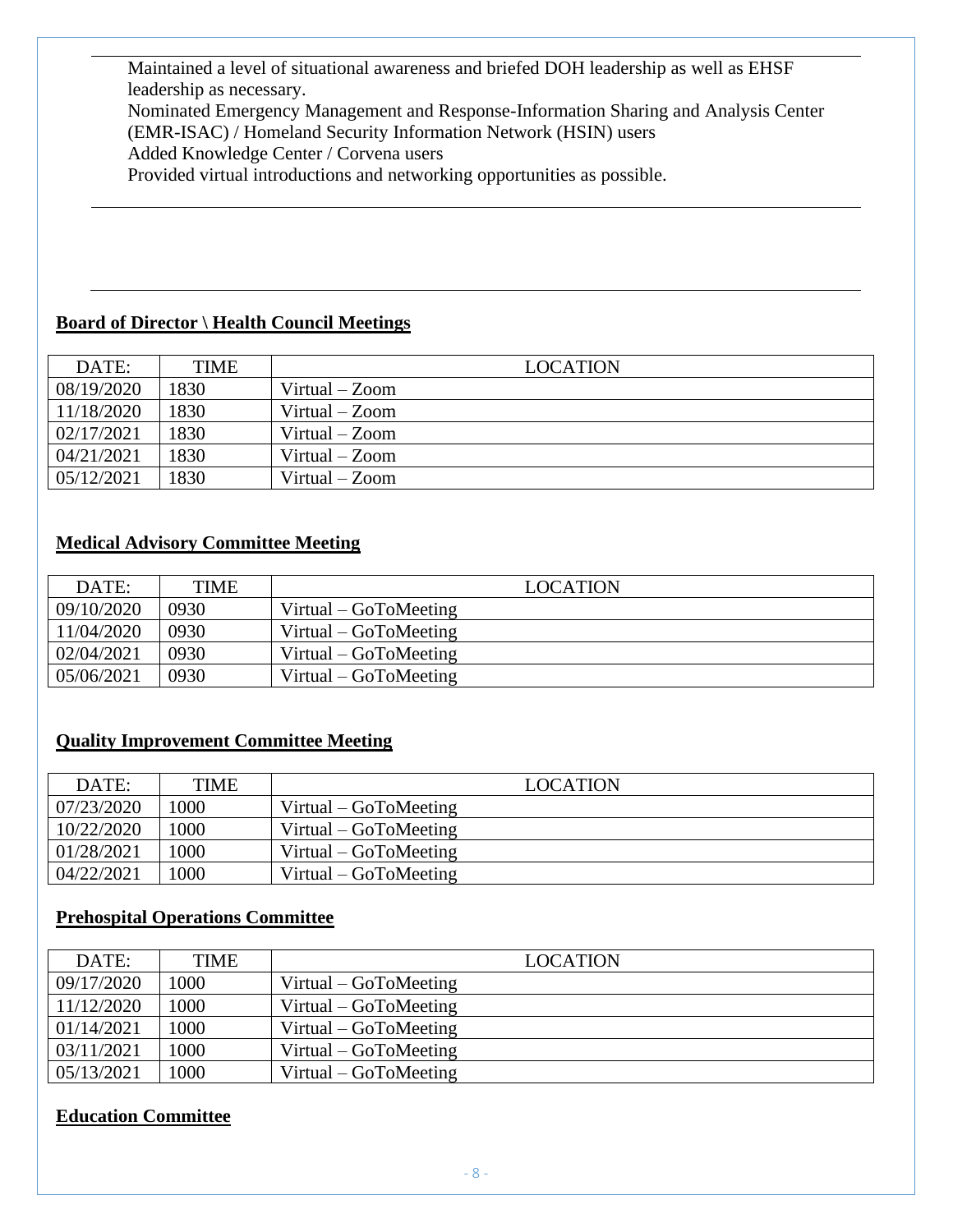| DATE:      | <b>TIME</b> | <b>LOCATION</b>          |
|------------|-------------|--------------------------|
| 09/08/2020 | 1000        | Virtual – GoToMeeting    |
| 12/08/2020 | 1000        | $Virtual - GoTo Meeting$ |
| 03/09/2021 | 1000        | $Virtual - GoTo Meeting$ |
| 06/08/2021 | 1000        | $Virtual - GoTo Meeting$ |

#### **Regional Communication Committee**

| DATE:      | <b>TIME</b> | <b>LOCATION</b>          |
|------------|-------------|--------------------------|
| 08/28/2020 | 1000        | Virtual – $GoTo Meeting$ |
| 11/06/2020 | 1000        | Virtual – $GoTo Meeting$ |
| 02/05/2021 | 1000        | Virtual – $GoTo Meeting$ |
| 05/07/2021 | 1000        | Virtual – $GoTo Meeting$ |

#### **Regional Accomplishments:**

Successfully activated remote operation for Regional EMS Council Activity.

Partnered with mental health professionals to develop an EMS and Mental Health Emergencies continuing education course for Train PA

Met requirements for accreditation as an educational institute to assist with rural EMS education.

Developed and conducted education for EMS certification in rural EMS areas.

Created an EMS podcast.

Provided regional commendations to EMS and dispatchers: 109 incidents honoring 441 EMS providers and dispatchers.

Participated in numerous meetings to advance Perry County community paramedicine/mobile integrated healthcare

Assisted the Delta Community Group to develop community paramedicine program for southern York County

Coordinated and hosted an EMD course for the eight PSAPs within the region.

Continued development of program for use of technology with hospital notification with the goal of better situational awareness and more efficient delivery of EMS patients.

Served on the STARNET Communications Working Group.

Provided networking between the Pennsylvania Criminal Intelligence Center and other local, state, and federal agencies.

Supported the SCTF Health and Safety Conference.